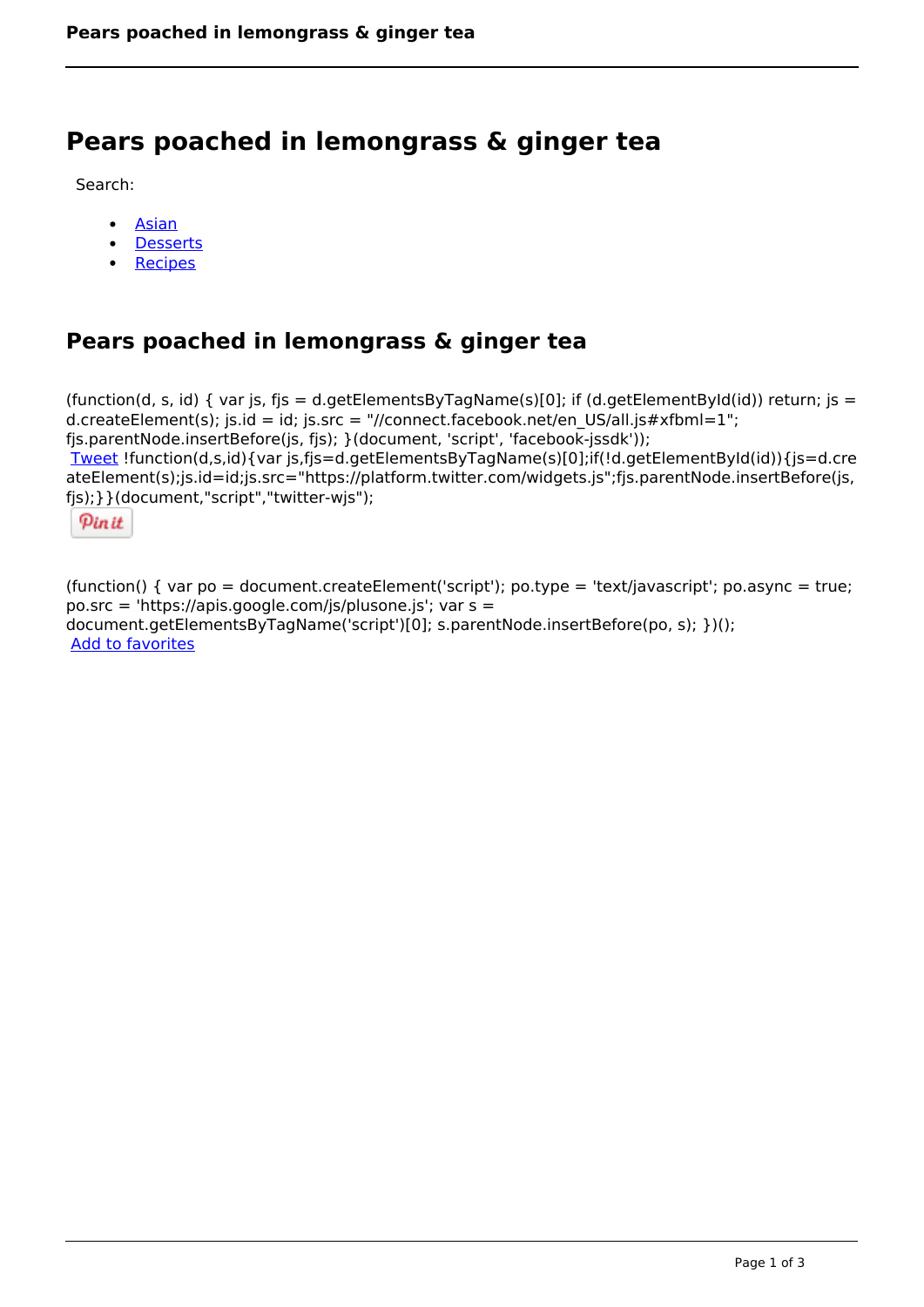## **Pears poached in lemongrass & ginger tea**



Rate this recipe

1 person is cooking this [Count me in](https://www.naturalhealthmag.com.au/flag/flag/favorites/1128?destination=printpdf%2F1128&token=e99c41f50e69c95f987fe3e04e798d04)

If you enjoy the marriage of fruit and warm Asian flavours, you will appreciate the combination of lemongrass, ginger and coconut in this autumn-inspired dessert.

Not much goes to waste here. [Pear](http://www.naturalhealthmag.com.au/nourish/sweet-pear-smoothie-vegan) peels are used to infuse the poaching liquid with extra flavour, as it makes for a light and aromatic pear, lemongrass and ginger tonic – wonderful for digestion, which can be enjoyed warm or cold depending on the mood.

**Ingredients** serves 4 (you can make this ahead and serve some later)

- 1.5 litres filtered water
- 1 lemongrass and ginger tea bag
- 4 medium-sized pears (about 135g each)
- Peel of  $\frac{1}{2}$  lime
- 1 stalk lemongrass, chopped into 4 pieces
- 8g knob fresh ginger, cut into 4 pieces

To serve

4 scoops vanilla ice cream